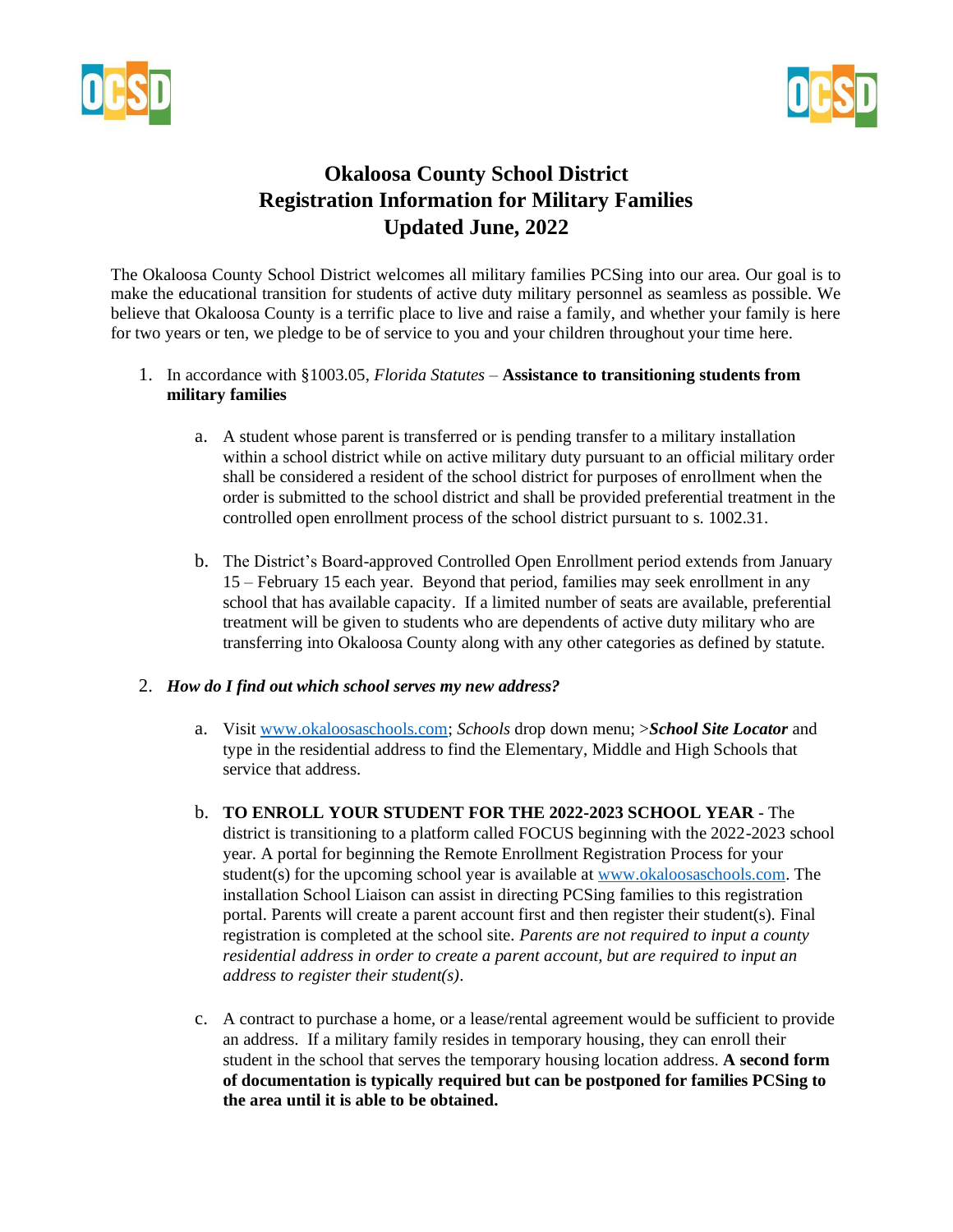- d. Residency documentation
	- *i.* In-County Deed, mortgage/HUD statement, monthly mortgage statement, or residential rental/lease agreement, covering the current year [MUST BE ONE OF THE TWO]
	- *ii.* Automobile or Homeowner's insurance policy or bill, In-County, dated within the last 30 days
	- *iii.* Parent/legal guardian driver's license ID card with the stated current address as that of the registering address.
	- *iv.* Mail from employment and /or financial institutions; including checking, savings, property tax record, credit card statements or investment account statements, In-County, dated within the last 30 days
	- *v.* Mail from Federal, State, County or City government agencies (including city and county agencies), to an In County address, dated within the last 30 days
	- *vi.* This documentation is NOT provided during the online enrollment process but is provided later at the school to complete enrollment.

## 3. *How do I get approval to enroll my student at a school in an attendance zone that is different from where I will be living?*

- a. Go to [www.okaloosaschools.com;](http://www.okaloosaschools.com/) *Parents/Students* drop down menu; >*Registration*>*Controlled Open Enrollment*
- b. View the list of schools with available seats.
- c. The initial Controlled Open Enrollment application period for 2022-2023 is from January 15 – February 15. After that time, parents can continue to apply for schools with available seats.
- d. If the desired school is available, complete the request by clicking on the "*Apply Now"*  button.
- e. An email approval will be sent out within five (5) days.
- f. Parents PCSing into the area will not need to know their new local address to request enrollment in a school that has available seats.
- g. Following the email approval of school assignment, the parent may begin the actual registration process with their chosen school which will be available online in February beginning February 22nd. At any time, the parent is encouraged to reach out to the school for assistance.
- h. Parents are responsible for transportation to and from school when requesting attendance outside of their attendance zone.

### 4. *What if the school I wish for my student to attend does not have available seats?*

- a. The way to ensure that your student has a seat in a particular school is to live in that school's attendance zone.
- b. If that is not the case, the parent may submit a Hardship Appeal to the Principal of the school they wish their student to attend.
- c. The Hardship Appeal document is available at the Controlled Open Enrollment site referenced in Question #5.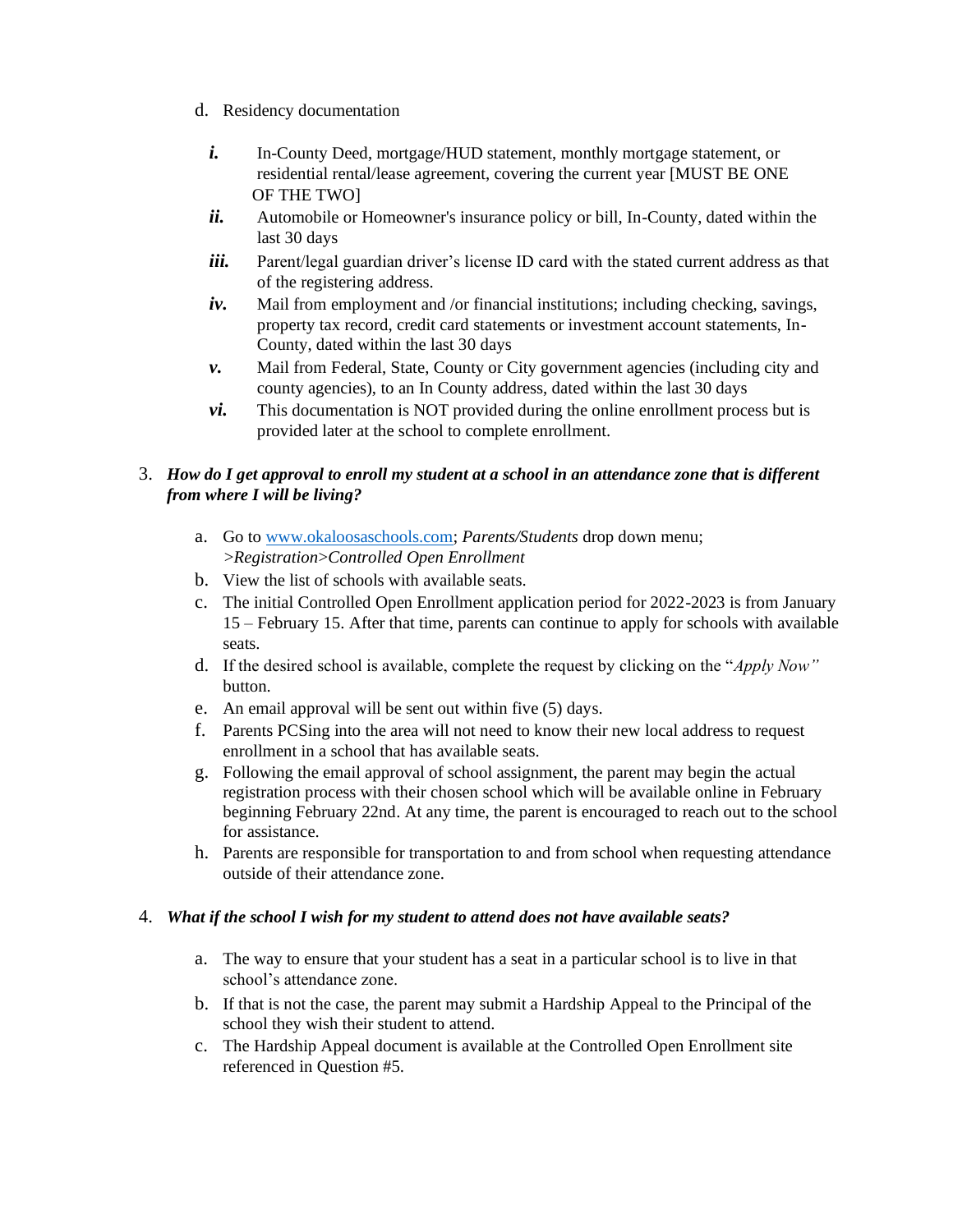- d. Principal email addresses can be found on each school's website. A link to each school can be found at [www.okaloosaschools.com](http://www.okaloosaschools.com/) [i](http://www.okaloosaschools.com/)n the *Parents/Students* drop down menu.
- e. Please keep in mind that schools at capacity do not have space for students who live outside of the attendance zone. In some cases, it may be close to the beginning of the school year before a hardship approval can be granted, if at all.

#### 5. *What if I don't have an address yet but I want to get my student registered at a school?*

- a. Military families PCSing into the area can register without an address at any school that has available seats.
- b. Those schools with available seats are posted in the Controlled Open Enrollment section of our website (see Question #3).
- c. Families who are in temporary housing may register at the school whose zone includes the temporary lodging (motel, condo, TLF, etc.) if desired.
- d. However, if a more permanent residence is being established, it is recommended that enrollment wait until the permanent residence is established if at all possible so that the student may attend the school that serves that residence.
- e. The district recognizes that families moving to temporary lodging near the beginning of the school year may have no option but to register with the school serving that location. If a move to a permanent residence occurs before the school year begins, the student enrollment should be transferred to the school that serves the permanent address. If the move occurs after the school year begins, the parent may request that the student remain at their current school. The District will make every effort to allow the student to remain while still meeting class size requirements in Florida.

### 6. *How will I complete the registration process once I have selected the school my student will attend?*

a. School personnel will be available throughout the summer to assist military families in completing their registration. Schools will be contacting those who complete the online registration process.

### 7. *Will I be able to communicate with someone from the school prior to arriving to the area if I need to?*

a. Yes, Registrars, Guidance Counselors or a school administrator will be available during the summer to help with class schedules.

### 8. *What OCSD Charter Schools are available, and what is the enrollment process/and is transportation provided?*

- a. A list of public charter schools in Okaloosa County is available at <https://www.okaloosaschools.com/schools/directory/charter> . The links provided will take parents to the individual charter school's website. Information on enrollment can be provided by contacting the charter school directly.
- 9. *What is the process for a PSCing new student that already has an IEP from their previous school? Will the student receive their accommodations upon enrollment?*